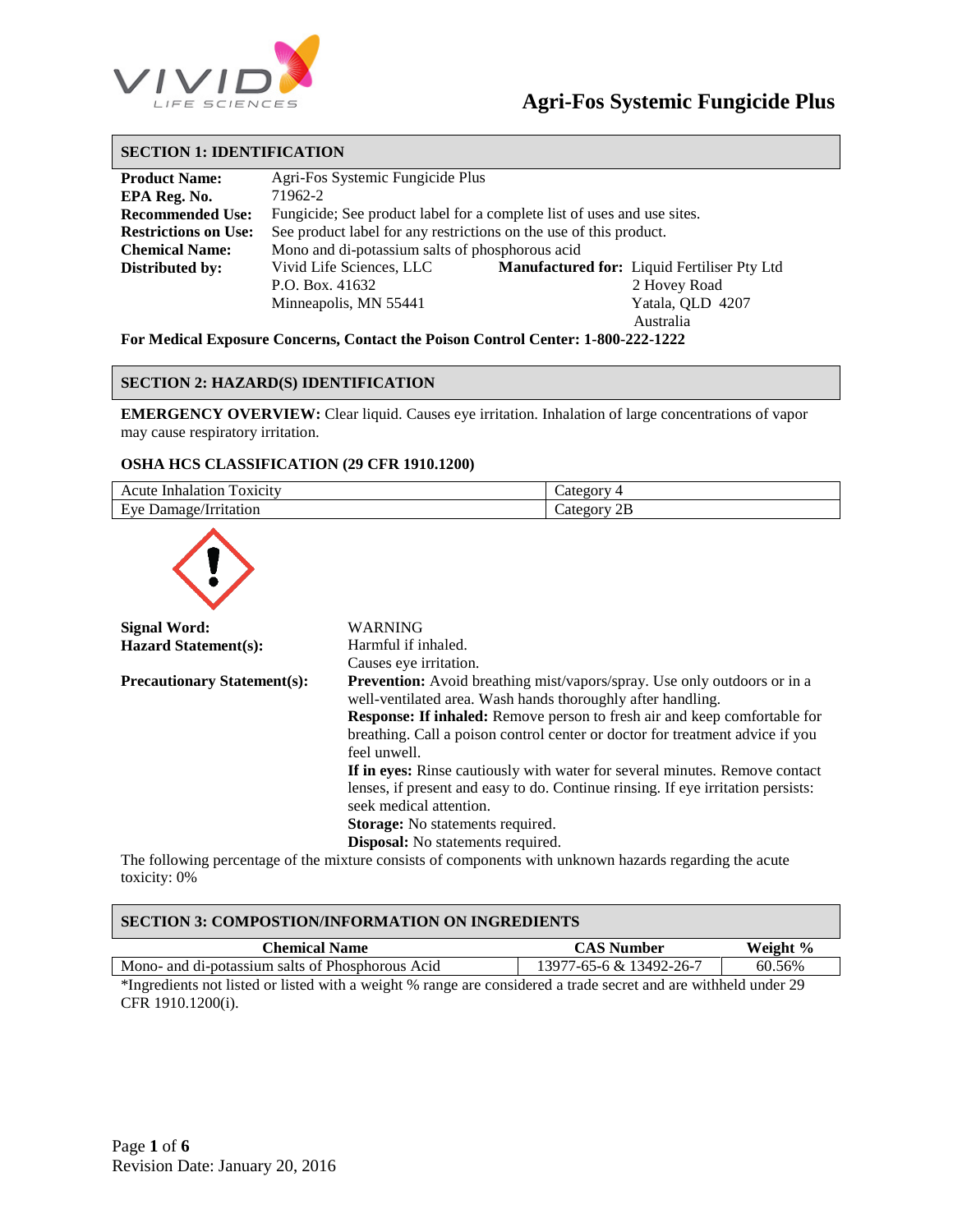

| <b>SECTION 4: FIRST AID MEASURES</b> |                                                                                                                                                                                         |
|--------------------------------------|-----------------------------------------------------------------------------------------------------------------------------------------------------------------------------------------|
| IF IN EYES:                          | Hold eye open and rinse slowly and gently with water for 15-20 minutes. Remove contact<br>lenses, if present, after the first 5 minutes, then continue rinsing eye. Call poison control |
|                                      | center or doctor for treatment advice                                                                                                                                                   |
| IF ON SKIN OR                        | Take off contaminated clothing. Rinse skin immediately with plenty of water for 15-20                                                                                                   |
| <b>CLOTHING:</b>                     | minutes. Call a poison control center or doctor for treatment advice.                                                                                                                   |
|                                      | Move person to fresh air. If person is not breathing, call 911 or an ambulance, then give                                                                                               |
| IF INHALED:                          | artificial respiration, preferably mouth-to-mouth, if possible. Call a poison control center                                                                                            |
|                                      | or doctor for further treatment advice                                                                                                                                                  |
|                                      | Call a poison control center or doctor immediately for treatment advice. Have person sip                                                                                                |
| <b>IF SWALLOWED:</b>                 | a glass of water if able to swallow. <b>DO NOT</b> induce vomiting unless told to do so by a                                                                                            |
|                                      | poison control center or doctor. Do not give anything to an unconscious person                                                                                                          |
|                                      | Most important symptoms/effects, acute and delayed: Eye irritation including redness, itching and tearing.                                                                              |

#### **SECTION 5: FIRE-FIGHTING MEASURES**

| <b>Suitable Extinguishing</b><br>Media:                          | Water fog, foam, dry chemical, carbon dioxide (CO2), water spray                                                                                                                                                                  |
|------------------------------------------------------------------|-----------------------------------------------------------------------------------------------------------------------------------------------------------------------------------------------------------------------------------|
| <b>Unsuitable Extinguishing</b><br><b>Media:</b>                 | None known                                                                                                                                                                                                                        |
| <b>Hazardous Combustion</b><br><b>Products:</b>                  | Thermal decomposition may include toxic and irritating gases.                                                                                                                                                                     |
| <b>Special Protective</b><br><b>Equipment &amp; Precautions:</b> | Wear NIOSH/MSHA approved self-contained breathing apparatus and full<br>bunker gear. Dike area to prevent runoff and contamination of water sources.<br>Dispose of fire control water later. Avoid breathing vapors; keep upwind. |
| Unusual Fire & Explosion<br>Hazards:                             | None known                                                                                                                                                                                                                        |

## **SECTION 6: ACCIDENTAL RELEASE MEASURES**

| <b>Personal Precautions:</b>                | See Section 8 for personal protection equipment.                                                                                                                      |
|---------------------------------------------|-----------------------------------------------------------------------------------------------------------------------------------------------------------------------|
| <b>Environmental</b><br><b>Precautions:</b> | Do not allow spilled product to enter sewers or waterways.                                                                                                            |
| <b>Methods for Containment:</b>             | Contain spilled product by diking area with sand or earth.                                                                                                            |
|                                             | Cover contained spill with an inert absorbent material such as sand, vermiculite                                                                                      |
| <b>Methods for Clean-up:</b>                | or other appropriate material. Vacuum, scoop or sweep up material and place in a<br>container for disposal. Do not place spilled material back in original container. |
| <b>Other Information:</b>                   | None known                                                                                                                                                            |

## **SECTION 7: HANDLING AND STORAGE**

| <b>Handling:</b>                  | RECOMMENDATIONS ARE INTENDED FOR MANUFACTURING, PACKAGING AND                                   |
|-----------------------------------|-------------------------------------------------------------------------------------------------|
|                                   | COMMERCIAL BLENDING WORKERS. PESTICIDE APPLICATORS AND HANDLERS                                 |
|                                   | must refer to the product label and Directions for Use attached to the product for Agricultural |
|                                   | Use Requirements in accordance with the EPA Worker Protection Standard 40 CFR part 170.         |
|                                   | Ensure adequate ventilation during handling and use. Immediately clean up spills that occur     |
|                                   | during handling. Keep containers closed when not in use. Practice good hygiene after using this |
|                                   | material, especially before eating, drinking, smoking, using the toilet, or applying cosmetics. |
| Storage:                          | Store in a secured area away from children, feed and food products. Store in original container |
|                                   | only and in a cool, well-ventilated dry place above the minimum storage temperature.            |
|                                   | Not determined<br><b>Storage Temperature (Min/Max):</b>                                         |
| <b>Product Incompatibilities:</b> | Strong bases, strong oxidizing agents and strong reducing agents                                |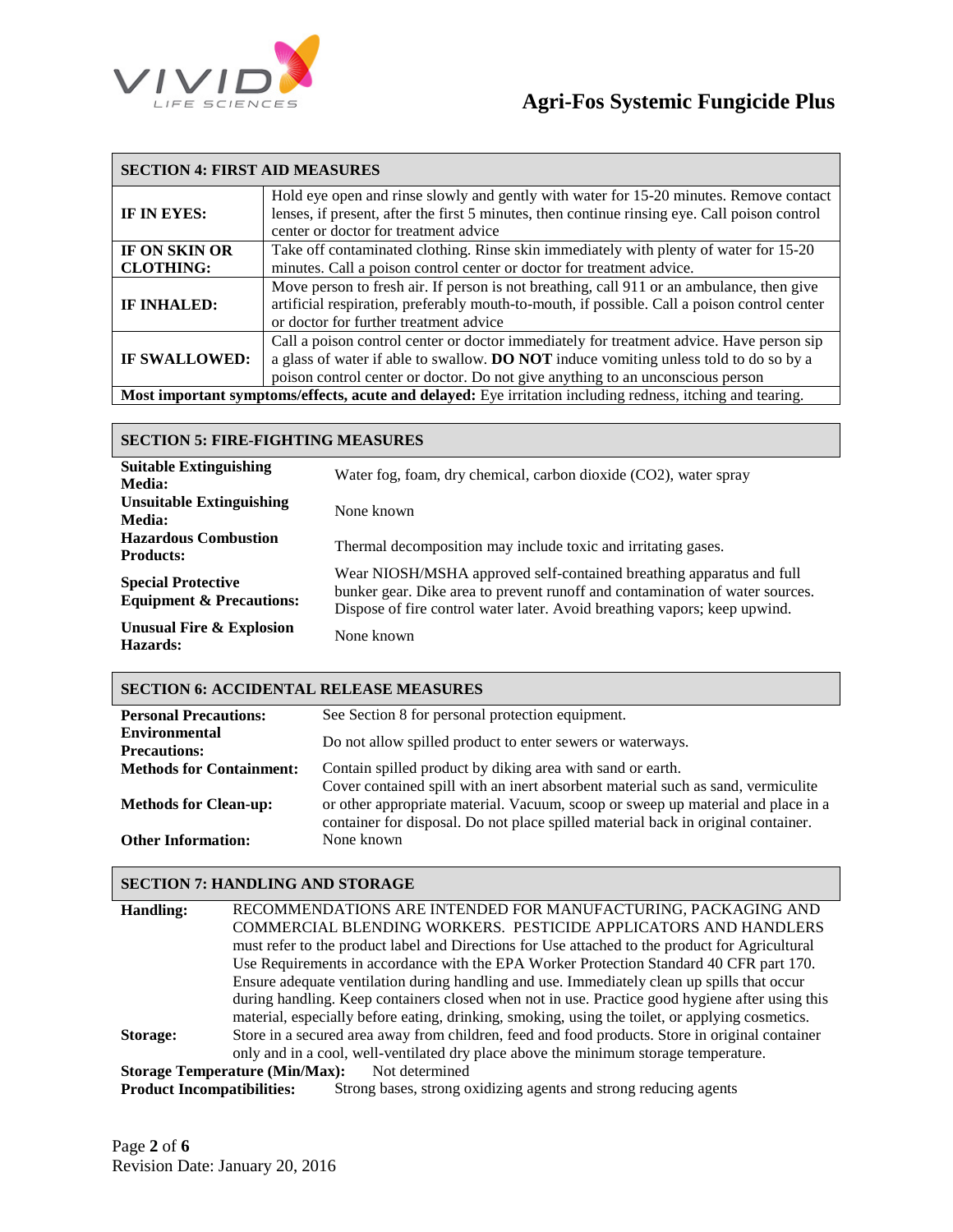

#### **SECTION 8: EXPOSURE CONTROLS/PERSONAL PROTECTION**

| <b>Exposure Guidelines:</b>           |                                                                                                                 |                                                                                                                                                                                                                                                                                                              |                         |                  |
|---------------------------------------|-----------------------------------------------------------------------------------------------------------------|--------------------------------------------------------------------------------------------------------------------------------------------------------------------------------------------------------------------------------------------------------------------------------------------------------------|-------------------------|------------------|
| <b>COMPONENT</b>                      |                                                                                                                 | <b>OSHA PEL</b>                                                                                                                                                                                                                                                                                              | <b>ACGIH TLV</b>        | <b>NIOSH REL</b> |
| Nuisance particulate (liquefied mist) |                                                                                                                 |                                                                                                                                                                                                                                                                                                              | $10 \text{ mg/m}^3$ TWA |                  |
| <b>Engineering Controls:</b>          | ventilation is preferred.                                                                                       | Provide general or local exhaust ventilation systems to maintain airborne<br>concentrations below OSHA PELs or other specified exposure limits. Local exhaust                                                                                                                                                |                         |                  |
| <b>Respiratory Protection:</b>        |                                                                                                                 | For most well-ventilated conditions, no respiratory protection should be needed.<br>If airborne concentrations exceed permissible levels or if a pre-existing<br>respiratory condition exists, use a NIOSH approved air-purifying respirator with<br>cartridges/canisters approved for general particulates. |                         |                  |
| <b>Eye Protection:</b>                | Wear chemical goggles or safety glasses and full face shield. Contact lenses are<br>not protective eye devices. |                                                                                                                                                                                                                                                                                                              |                         |                  |
| <b>Protective Gloves:</b>             | Wear chemically protective gloves.                                                                              |                                                                                                                                                                                                                                                                                                              |                         |                  |
| <b>Other Protective Clothing:</b>     | Wear long-sleeve shirt, long pants and shoes plus socks to prevent skin contact.                                |                                                                                                                                                                                                                                                                                                              |                         |                  |
| <b>General Safety Measures:</b>       | or applying cosmetics.                                                                                          | Never eat, drink, nor use tobacco in work areas. Practice good hygiene after<br>using this material, especially before eating, drinking, smoking, using the toilet,                                                                                                                                          |                         |                  |

## **SECTION 9: PHYSICAL AND CHEMICAL PROPERTIES**

| Appearance:                     | Clear liquid    | <b>Upper/Lower Flammability Limits:</b> | Not determined |
|---------------------------------|-----------------|-----------------------------------------|----------------|
| Odor:                           | Not determined  | <b>Vapor Pressure:</b>                  | Not determined |
| <b>Odor Threshold:</b>          | Not determined  | <b>Vapor Density:</b>                   | Not determined |
| pH:                             | $7.5 - 8.0$     | <b>Relative Density:</b>                | $1.55 - 1.60$  |
| <b>Melting /Freezing Point:</b> | Not determined  | <b>Solubility (water):</b>              | Soluble        |
| <b>Boiling Point/Range:</b>     | >212°F (>100°C) | <b>Partition Coefficient:</b>           | Not determined |
| <b>Flash Point:</b>             | Not combustible | <b>Auto-ignition Temperature:</b>       | Not determined |
| <b>Evaporation Rate:</b>        | Not determined  | <b>Decomposition Temperature:</b>       | Not determined |
| <b>Flammability:</b>            | Not applicable  | <b>Viscosity:</b>                       | Not determined |
|                                 |                 |                                         |                |

## **SECTION 10: STABILITY AND REACTIVITY**

| <b>Reactivity:</b>              | None known                                                       |
|---------------------------------|------------------------------------------------------------------|
| <b>Chemical Stability:</b>      | Stable under normal storage and handling conditions.             |
| <b>Possibility of Hazardous</b> | Will not occur                                                   |
| <b>Reactions:</b>               |                                                                  |
| <b>Conditions to Avoid:</b>     | Excessive heat                                                   |
| <b>Incompatible Materials:</b>  | Strong bases, strong oxidizing agents and strong reducing agents |
| <b>Hazardous Decomposition</b>  | Thermal decomposition may include toxic and irritating gases.    |
| <b>Products:</b>                |                                                                  |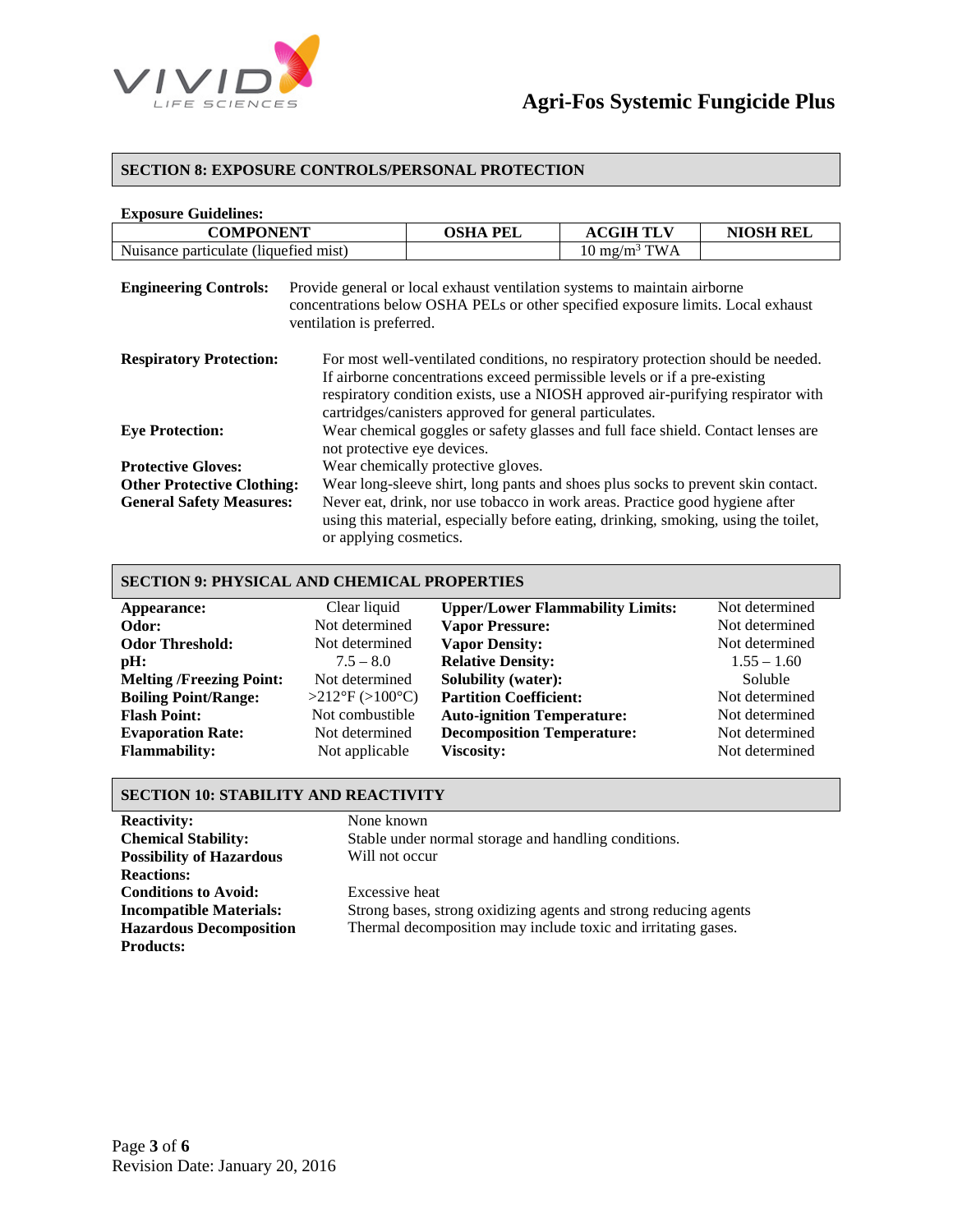

## **SECTION 11: TOXICOLOGICAL INFORMATION**

| Eye contact, Skin contact, Inhalation, Ingestion             |
|--------------------------------------------------------------|
| Eye irritation including redness, itching and tearing.       |
| $>5000$ mg/kg (rat)                                          |
| $>5000$ mg/kg (rabbit)                                       |
| $>2.05$ mg/L (rat)                                           |
| Causes temporary eye irritation (rabbit).                    |
| Does not cause skin irritation (rabbit).                     |
| Does not elicit as skin sensitization reaction (guinea pig). |
|                                                              |

| <b>Chronic/Sub-chronic Toxicity:</b> | No data available |
|--------------------------------------|-------------------|
| <b>Mutagenicity:</b>                 | No data available |
| <b>Reproductive Toxicity:</b>        | No data available |
| <b>Neurotoxicity:</b>                | No data available |
| <b>Target Organs:</b>                | No data available |
| <b>Aspiration Hazard:</b>            | None              |
| Carcinogenicity:                     |                   |
|                                      |                   |

| <b>Chemical</b><br>Name               | $_{\rm CGIH}$<br>$\mathbf{a}$ | IARC | NTP<br>. | лси |
|---------------------------------------|-------------------------------|------|----------|-----|
| $\bullet$ $\bullet$<br>None<br>listed |                               |      |          |     |
|                                       |                               |      |          |     |

#### **SECTION 12: ECOLOGICAL INFORMATION**

#### **ECOTOXICITY DATA:**

| <b>Fish Toxicity:</b>                 | Rainbow trout: 96 hour $LC_{50}$ >100 mg/L |
|---------------------------------------|--------------------------------------------|
| <b>Aquatic Invertebrate Toxicity:</b> | Not determined                             |
| <b>Aquatic Plant Toxicity:</b>        | Not determined                             |
| <b>Avian Toxicity:</b>                | Not determined                             |
| <b>Honeybee Toxicity:</b>             | Not determined                             |

#### **ENVIRONMENTAL**

| <b>EFFECTS:</b>                       |                |
|---------------------------------------|----------------|
| <b>Persistence and Degradability:</b> | Not determined |
| <b>Bioaccumulation:</b>               | Not determined |
| <b>Mobility:</b>                      | Not determined |
| <b>Other Adverse Effects:</b>         | Not determined |

## **SECTION 13: DISPOSAL CONSIDERATIONS**

| <b>Waste Disposal:</b>       | Wastes resulting from the use of this product must be disposed of on site or at an                                                                                                                                    |
|------------------------------|-----------------------------------------------------------------------------------------------------------------------------------------------------------------------------------------------------------------------|
| <b>Container Disposal:</b>   | approved waste disposal facility.<br>Triple rinse and recycle the container or dispose of in accordance with Federal, state<br>and local laws and regulations. See pesticide label for full instructions on container |
| <b>RCRA Characteristics:</b> | disposal.<br>It is the responsibility of the individual disposing of this product to determine the<br>RCRA classification and hazard status of the waste.                                                             |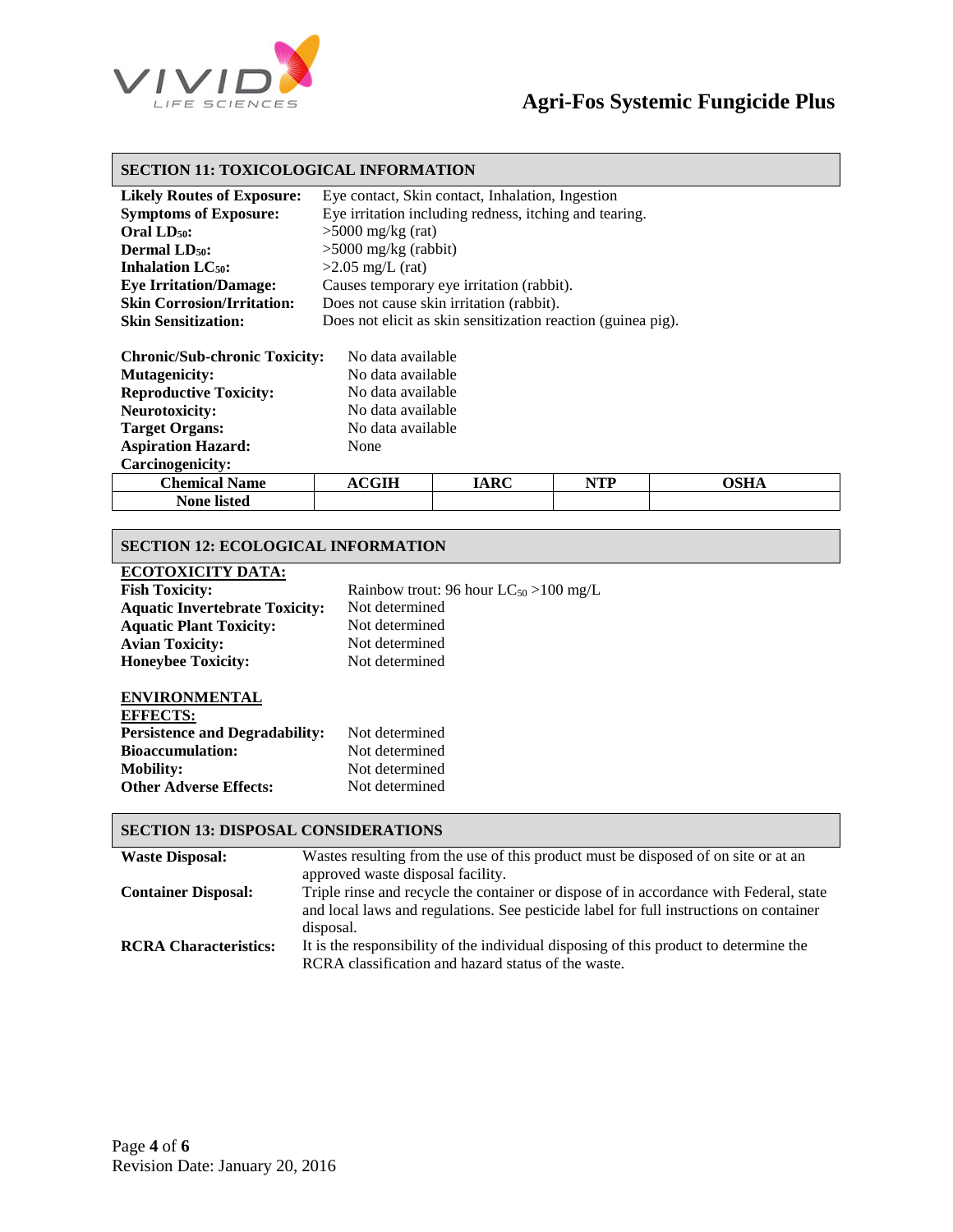

#### **SECTION 14: TRANSPORTATION INFORMATION**

| <b>DOT</b>            | This product is not regulated by the U.S. Department of Transportation as a hazardous material |
|-----------------------|------------------------------------------------------------------------------------------------|
| (Ground):             | for ground shipment.                                                                           |
| <b>IMDG</b><br>(Sea): | This product is not regulated by the IMDG as a hazardous material for shipment by sea.         |
| <b>IATA</b><br>(Air): | This product is not regulated by the IATA as a hazardous material for shipment by air.         |

## **SECTION 15: REGULATORY INFORMATION**

**TSCA Inventory:** This product is exempt from TSCA listing requirements as it is solely for FIFRA regulated use.

**EPA Labeling Information (FIFRA):** This chemical is a pesticide product registered by the Environmental Protection Agency and is subject to certain labeling requirements under federal pesticide law. These requirements differ from the classification criteria and hazard information required for safety data sheets and for workplace labels of non-pesticide chemicals. Following is the hazard information as required on the pesticide label:

#### **CAUTION**

Harmful if swallowed, absorbed through skin or inhaled.

Causes moderate eye irritation.

Avoid contact with skin, eyes, or clothing.

Avoid breathing spray mist or vapors.

Wash thoroughly with soap and water after handling and before eating, drinking, chewing gum, using tobacco or using the toilet.

Remove and wash contaminated clothing before reuse.

Wear the appropriate Personal Protective Equipment (PPE).

#### **SARA Title III Information:**

**Section 302 – Extremely hazardous substances:** None listed

 **Section 311/312** – **Hazard Categories:** Immediate (Acute)

 **Section 313 –** This product contains a chemical or chemicals which are subject to the reporting

requirements of the Act and Title 40 of the Code of Federal Regulations, Part 372:

| .                    |        |                         |                                              |
|----------------------|--------|-------------------------|----------------------------------------------|
| <b>Chemical Name</b> | Number | Weight<br>$\frac{0}{0}$ | Threshold Values %<br>$313 -$<br><b>SARA</b> |
| None listed          |        |                         |                                              |

**CERCLA –** This product contains the following chemicals which have a reportable quantity (RQ) under the Comprehensive Environmental Response, Compensation and Liability Act (CERCLA):

| <b>Chemical Name</b> | <b>CAS Number</b> | RQ | <b>Quantity of Finished</b><br><b>Product</b> |
|----------------------|-------------------|----|-----------------------------------------------|
| None listed          |                   |    |                                               |

#### **CALIFORNIA PROPOSITION 65:**

| Chemical.<br>  Name | <b>IACNT</b><br>Number<br>AS. | $\epsilon$<br>Category(ies)<br>Prop 65 |
|---------------------|-------------------------------|----------------------------------------|
| None<br>-listed     |                               |                                        |

#### **U.S. STATE RIGHT-TO-KNOW REGULATIONS:**

| <b>Chemical</b><br>Name | New<br>Jersey<br>u | <b>Massachusetts</b><br>шаээл | $\mathbf{r}$<br><b>Pennsvivania</b> |
|-------------------------|--------------------|-------------------------------|-------------------------------------|
| None<br>listed          |                    |                               |                                     |